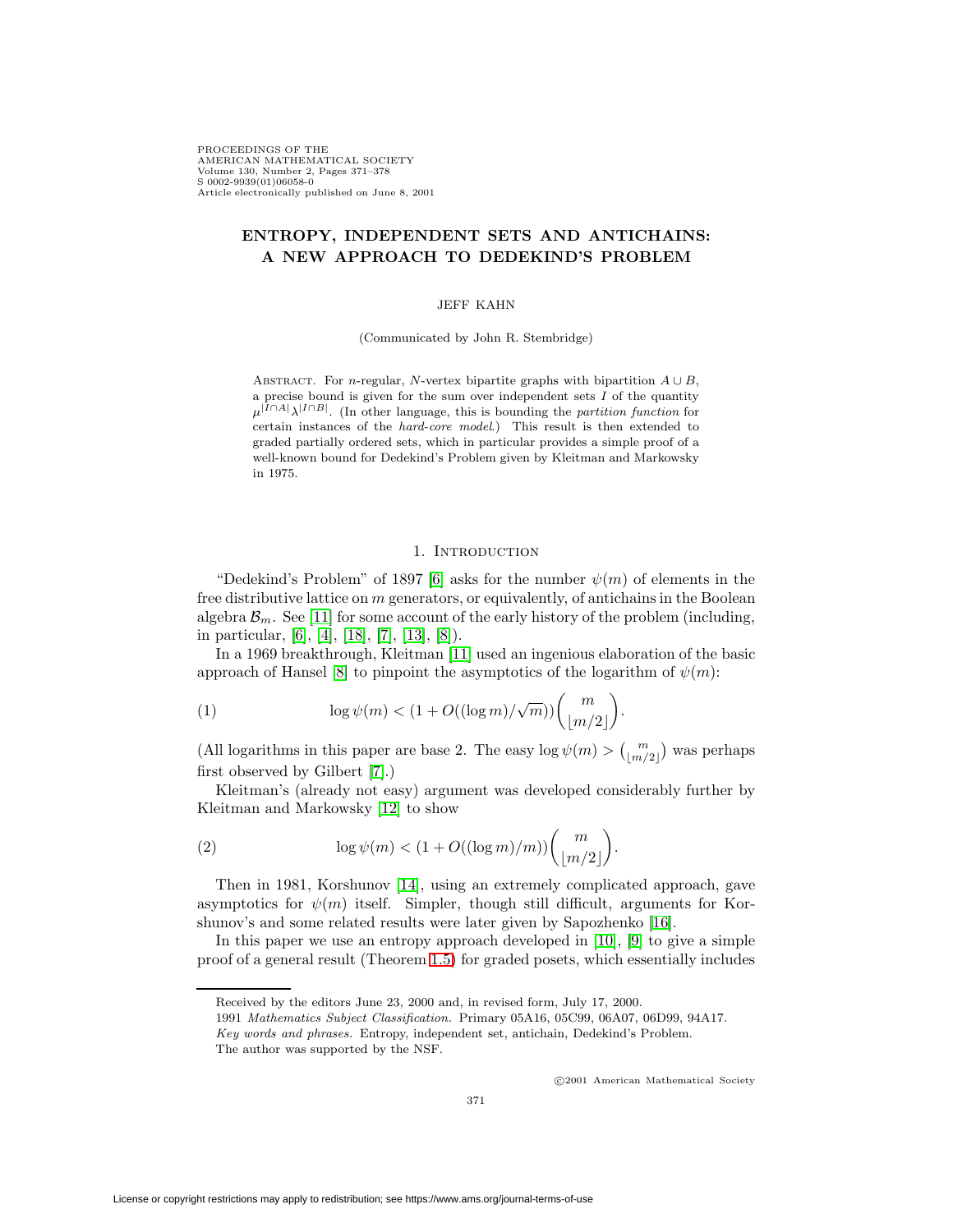the Kleitman-Markowsky bound [\(2\)](#page-0-0) as a special case (see Corollary [1.4\)](#page-2-1). The key result is a weighted version (Theorem [1.2\)](#page-1-0) of an earlier result from [\[9\]](#page-6-5) (Theorem [1.1\)](#page-1-1) bounding the numbers of independent sets in certain bipartite graphs. We now describe these graph results before turning again to posets.

Write  $\mathcal{I}(G)$  for the collection of independent sets of a graph G. (An *independent* set is a set of vertices spanning no edges. For graph theory basics see e.g. [\[2\]](#page-6-6).) Our starting point for the present investigation was the following result from [\[9\]](#page-6-5).

<span id="page-1-1"></span>**Theorem 1.1.** If G is an n-regular bipartite graph on N vertices, then

$$
|\mathcal{I}(G)| \le (2^{n+1} - 1)^{N/(2n)}.
$$

Notice this is sharp whenever  $G$  is a disjoint union of copies of the complete bipartite graph  $K_{n,n}$ . See [\[9\]](#page-6-5) for some discussion of related matters. It was suggested in [\[1\]](#page-6-7) (and conjectured formally in [\[9\]](#page-6-5)) that Theorem [1.1](#page-1-1) is correct for general (i.e. not necessarily bipartite) graphs.

Our first result here is a more general weighted version of Theorem [1.1.](#page-1-1) This was mainly motivated by the poset applications below, and its slightly fussy statement is what we will need for those applications. Write  $d(x)$  for the degree of vertex x.

<span id="page-1-0"></span>**Theorem 1.2.** Let G be a bipartite graph on  $A \cup B$  with  $|A| \leq M$  and

$$
d(x) \begin{cases} \leq n & \forall x \in A, \\ \geq n & \forall x \in B. \end{cases}
$$

Let

$$
\lambda_x = \begin{cases} \mu & \text{if } x \in A, \\ \lambda & \text{if } x \in B, \end{cases}
$$

<span id="page-1-2"></span>and suppose  $\lambda, \mu \geq 1$ . Then

(3) 
$$
\sum_{I \in \mathcal{I}(G)} \prod_{x \in I} \lambda_x \le ((1 + \mu)^n + (1 + \lambda)^n - 1)^{M/n}.
$$

*Remarks.* 1. This is again sharp for disjoint unions of  $K_{n,n}$ 's.

2. For general nonnegative weights (or "activities")  $\lambda_x$  on vertices x, the asso- $\prod_{x\in I}\lambda_x$ , and the quantity on the left-hand side of [\(3\)](#page-1-2) is the associated "partition ciated hard-core measure is the probability distribution on  $\mathcal{I}(G)$  given by Pr(I)  $\propto$ function." It seems interesting that this quantity arises naturally in the present context (see the proof of Theorem [1.5\)](#page-2-0).

3. We conjecture that the assumption " $\lambda, \mu \geq 1$ " in Theorem [1.2](#page-1-0) can be relaxed to " $\lambda, \mu > 0$ ."

We now turn to posets. (For general poset background see [\[17\]](#page-7-6).) Recall that an antichain in a poset is a set of pairwise incomparable elements. We write  $\mathcal{A}(P)$  for the set of antichains of P and  $a(P) = |\mathcal{A}(P)|$ .

A poset P is graded if there is some  $r : P \to \mathbf{Z}$  (a rank function) such that  $y \leq x \Rightarrow r(x) = r(y) + 1$ . We will usually take P to be graded by  $\{1, \ldots, k\}$  (that is, the range of r is  $\{1,\ldots,k\}$  for some k, set  $r^{-1}(i) = P_i$ , and refer to the  $P_i$ 's as the levels of P. Note that we identify a poset with its ground set when we can do so without causing trouble.

Define  $d_{\text{down}}(x) = |\{y : y \leq x\}|$  and  $d_{\text{up}}(x)$  similarly.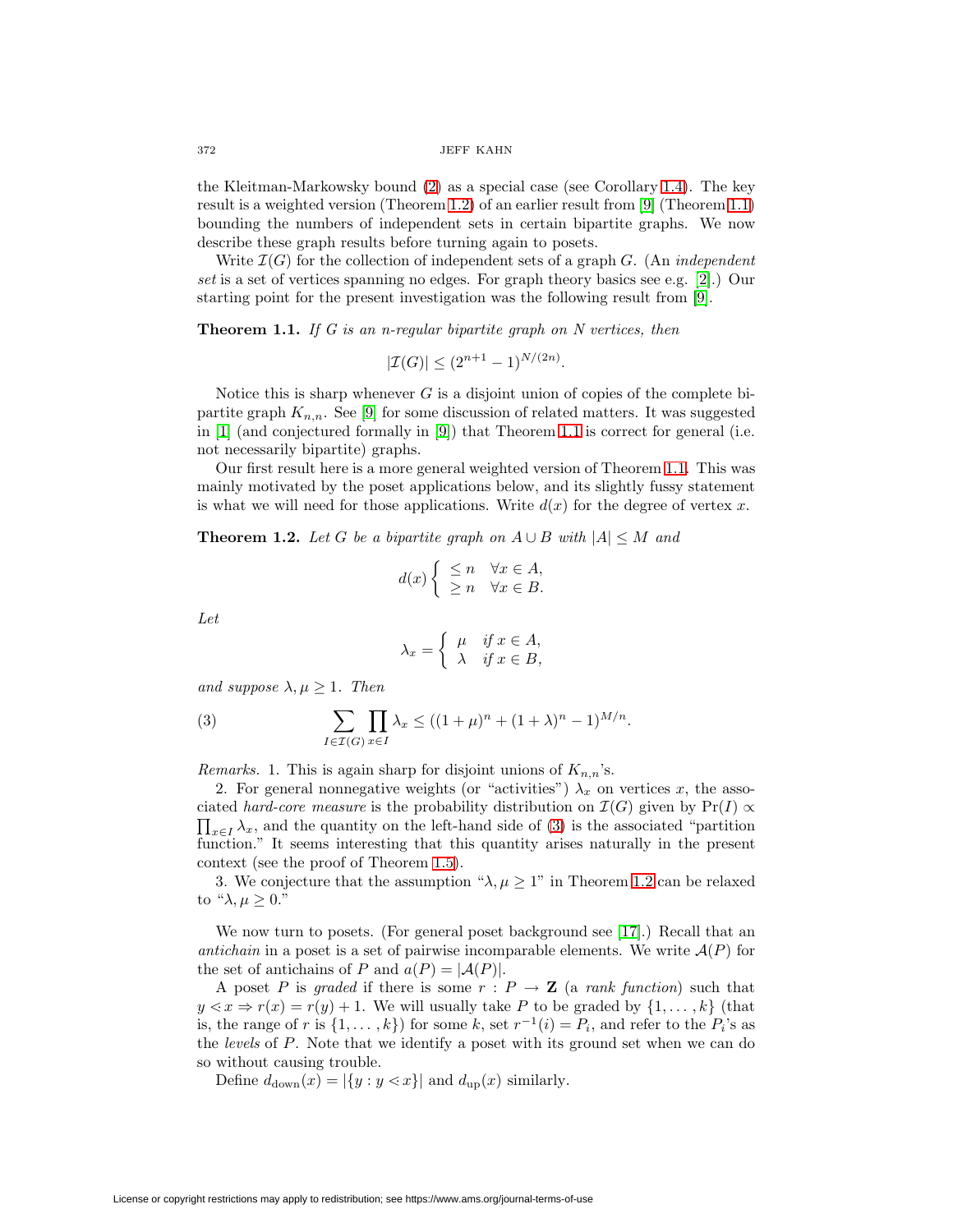<span id="page-2-2"></span>**Theorem 1.3.** Let P be a graded poset with levels  $P_1, \ldots, P_k$ , with  $|P_k| \leq M$ , and assume

$$
d_{\text{up}}(x) \geq n \,\forall x \in P_1 \cup \dots \cup P_{k-1},
$$
  

$$
d_{\text{down}}(x) \leq n \,\forall x \in P_2 \cup \dots \cup P_k.
$$

Then  $a(P) \leq (k2^n - (k-1))^{M/n}$ .

The case  $k = 2$  is (a slight generalization of) Theorem [1.1,](#page-1-1) and the extremal examples for Theorem [1.3](#page-2-2) generalize the disjoint unions of  $K_{n,n}$ 's which are extreme for Theorem [1.1;](#page-1-1) namely, for  $n|M$ , let P consist of  $M/n$  disjoint copies of the graded poset with *n* elements at each of *k* levels and  $y < x$  whenever  $r(y) < r(x)$ .

As we will see, [\[10\]](#page-6-4) follows easily from Theorem [1.3:](#page-2-2)

<span id="page-2-1"></span>**Corollary 1.4.**  $\log \psi(m) \leq (1 + \frac{2 \log(m+1)}{m}) {m \choose \lfloor m/2 \rfloor}.$ 

<span id="page-2-0"></span>Our proof of Theorem [1.3](#page-2-2) actually gives the more general weighted version (which is again exact for the  $P$ 's described above):

**Theorem 1.5.** Assume the hypotheses of Theorem [1.3.](#page-2-2) Let  $\lambda_1, \ldots, \lambda_k \geq 1$  and set  $\lambda_x = \lambda_i$  whenever  $x \in P_i$ . Then

$$
\sum_{I \in \mathcal{A}(P)} \prod_{x \in I} \lambda_x \leq (\sum_{i=1}^k (1 + \lambda_i)^n - (k - 1))^{M/n}.
$$

Here we again expect that " $\lambda_i \geq 1$ " can be relaxed to " $\lambda_i \geq 0$ ," as would follow from the corresponding relaxation of Theorem [1.2](#page-1-0) conjectured above.

Theorem [1.5](#page-2-0) is proved by induction on k, the base case  $k = 2$ —namely Theorem [1.2—](#page-1-0)being in fact the main step. The proof of Theorem [1.2](#page-1-0) is given in Section [3](#page-3-0) following a brief entropy review in Section [2,](#page-2-3) and the induction step for Theorem [1.5](#page-2-0) is given in Section [4.](#page-5-0) Finally, Section [5](#page-6-8) gives the easy derivation of Corollary [1.4.](#page-2-1)

2. ENTROPY

<span id="page-2-3"></span>Here we briefly review relevant entropy background. (This is mainly copied from [\[9\]](#page-6-5). For more thorough discussions see [\[15\]](#page-7-7), [\[5\]](#page-6-9).)

In what follows **X**, **Y**, etc. are discrete random variables (r.v.'s), which in our usage are allowed to take values in any countable (here always finite) set. As stated earlier, we always take  $log = log_2$ .

As usual,  $H$  is the (binary) entropy function,

$$
H(\alpha) = \alpha \log(1/\alpha) + (1 - \alpha) \log(1/(1 - \alpha)).
$$

The entropy of r.v. **X** is

$$
H(\mathbf{X}) = \sum_{x} p(x) \log \frac{1}{p(x)},
$$

where we write  $p(x)$  for  $Pr(X = x)$  (and extend this convention in natural ways below). The conditional entropy of **X** given **Y** is

$$
H(\mathbf{X}|\mathbf{Y}) = \mathbf{E}H(\mathbf{X}|\mathbf{Y}=y) = \sum_{y} p(y) \sum_{x} p(x|y) \log \frac{1}{p(x|y)}.
$$

<span id="page-2-4"></span>For a random vector  $\mathbf{X} = (\mathbf{X}_1, \dots, \mathbf{X}_n)$  (note this is also a r.v.), we have

(4)  $H(\mathbf{X}) = H(\mathbf{X}_1) + H(\mathbf{X}_2|\mathbf{X}_1) + \cdots + H(\mathbf{X}_n|\mathbf{X}_1,\ldots,\mathbf{X}_{n-1}).$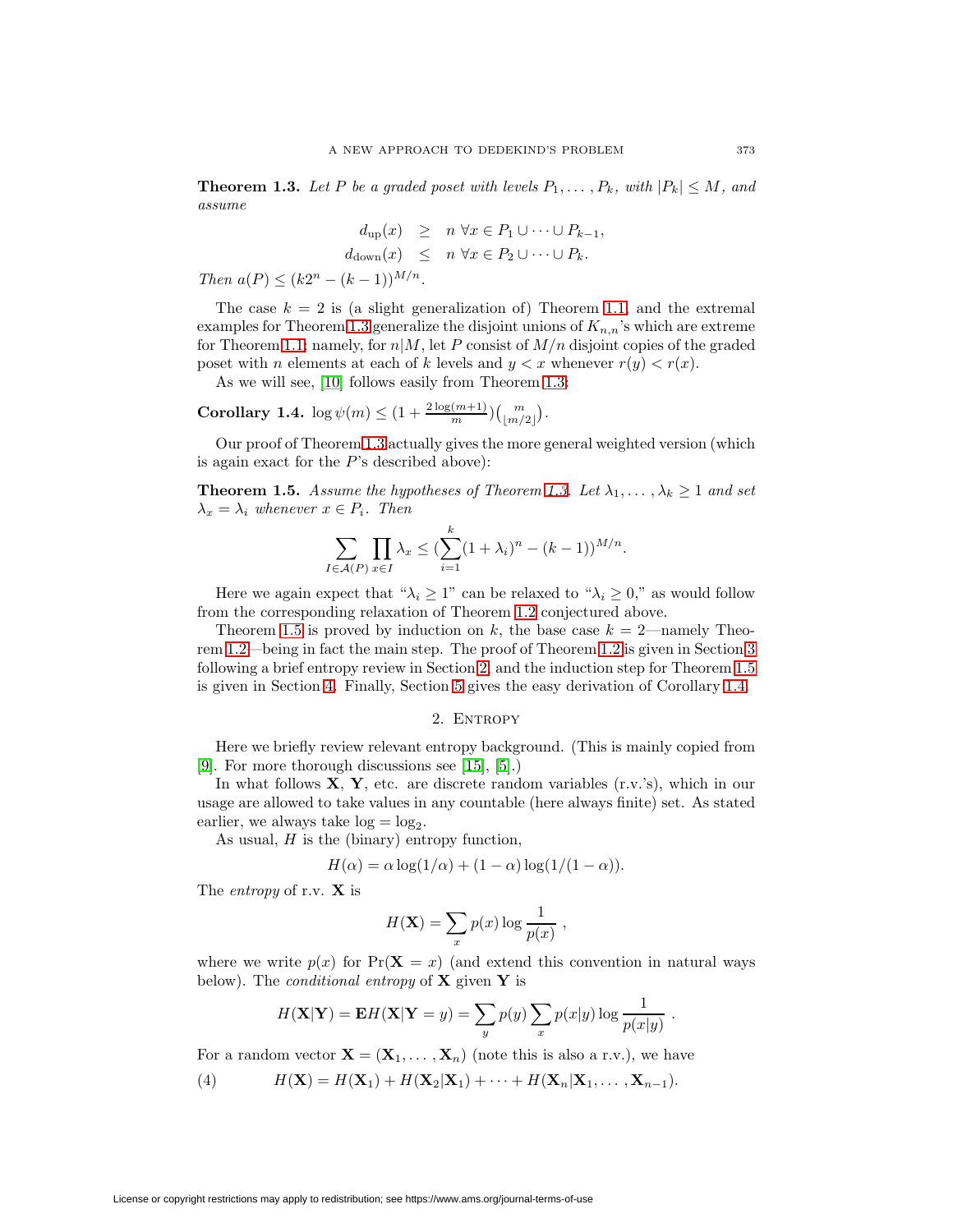Some useful inequalities are

$$
H(\mathbf{X}) \le \log|\operatorname{range}(\mathbf{X})|,
$$

(5) H(**X**|**Y**) ≤ H(**X**),

and more generally,

<span id="page-3-2"></span><span id="page-3-1"></span>if **Y** determines **Z**, then  $H(X|Y) \leq H(X|Z)$ ,

(6) 
$$
H(\mathbf{X}_1,\ldots,\mathbf{X}_n)\leq \sum H(\mathbf{X}_i)
$$

(e.g. by [\(4\)](#page-2-4) and [\(5\)](#page-3-1)). We will use these facts without reference in what follows. We will occasionally need the formula

<span id="page-3-4"></span>(7) 
$$
H(\mathbf{X}|\mathbf{X} \neq 0) = \frac{H(\mathbf{X}) - H(\Pr(\mathbf{X} = 0))}{1 - \Pr(\mathbf{X} = 0)}
$$

(derived by rearranging  $H(\mathbf{X}) = H(\mathbf{1}_{\{\mathbf{X}=0\}}) + (1 - \Pr(\mathbf{X}=0))H(\mathbf{X}|\mathbf{X}\neq 0)).$ 

Finally, we need one less classical result, due to J. Shearer (see [\[3,](#page-6-10) p. 33]). For random vector  $\mathbf{X} = (\mathbf{X}_1, \dots, \mathbf{X}_n)$  and  $A \subseteq [n]$ , set  $\mathbf{X}_A = (\mathbf{X}_i : i \in A)$ . Shearer's Lemma, which in particular generalizes [\(6\)](#page-3-2), is

<span id="page-3-3"></span>**Lemma 2.1.** Let  $X = (X_1, \ldots, X_n)$  be a random vector and A a collection of subsets (possibly with repeats) of  $[n]$ , with each element of  $[n]$  contained in at least m members of A. Then

$$
H(\mathbf{X}) \leq \frac{1}{m} \sum_{A \in \mathcal{A}} H(\mathbf{X}_A).
$$

<span id="page-3-0"></span>(The version stated in [\[3\]](#page-6-10) is less general, but the proof given there yields Lemma [2.1.](#page-3-3))

# 3. Proof of Theorem [1.2](#page-1-0)

Set

$$
Z = Z(G, \lambda) = \sum_{I \in \mathcal{I}(G)} \prod_{x \in I} \lambda_x.
$$

For the proof of Theorem [1.2](#page-1-0) we first realize  $\log Z$  as the entropy of a random vector, giving this construction in more generality than will be needed below. Thus, for the time being,  $G = (V, E)$  is an arbitrary graph and  $\lambda : V \to [1, \infty)$  an arbitrary assignment of weights to the vertices.

With each  $v \in V$  we associate a set  $S_v \ni 0$  and nonnegative weights  $\alpha_v(s)$ ,  $s \in S_v$ , such that

$$
\alpha_v(0) = 1, \ \sum_{s \neq 0} \alpha_v(s) = \lambda_v,
$$

and the r.v.  $\mathbf{X}_v$  given by

$$
\Pr(\mathbf{X}_v = s) = \alpha_v(s) / \sum_{s'} \alpha_v(s')
$$

satisfies  $H(\mathbf{X}_v) = \log(1 + \lambda_v)$ . (This is possible if and only if  $\lambda_v \geq 1$ , with the "only if" following from

$$
\log(1+\lambda_v) = H(\mathbf{X}_v) \ge H(\Pr(\mathbf{X}_v = 0)) = H((1+\lambda_v)^{-1}).)
$$

Say that a vector  $(s_v : v \in V) \in \prod S_v$  is independent if  $\{v : s_v \neq 0\} \in \mathcal{I}(G)$ .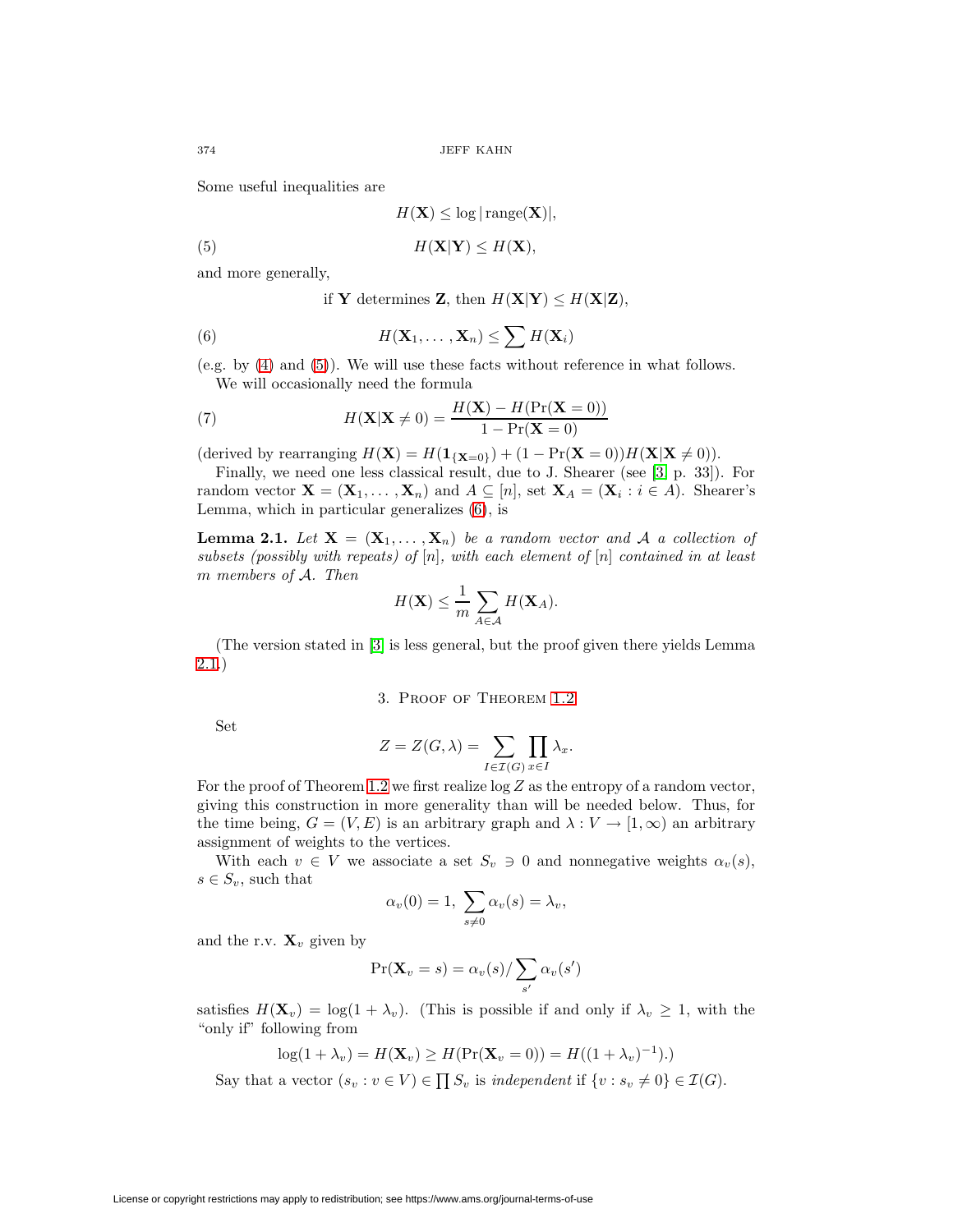Finally, let  $\mathbf{Y} = (\mathbf{Y}_v : v \in V)$  be chosen from the independent vectors in  $\prod S_v$ with  $Pr(Y = (s_v)) \propto \prod_{v} \alpha_v(s_v)$ . (Equivalently, if we take  $\mathbf{X}_v$ 's independent with distributions as above, then **Y** is  $(\mathbf{X}_v : v \in V)$  conditioned on independence.) We assert that

(8) H(**Y**) = log Z.

*Proof.* Let  $I = \{v \in V : Y_v \neq 0\}$ . Thus **I** is an r.v. taking values in  $\mathcal{I}(G)$  with  $Pr(I) := Pr(I = I) = \prod_{v \in I} \lambda_v / Z.$  (In other words, **I** is chosen according to the hard-core measure corresponding to  $\lambda$ .)

Notice that on  ${\bf I} = I$  the r.v.'s  ${\bf Y}_v$  are independent with

$$
\mathbf{Y}_v \left\{ \begin{array}{ll} \equiv 0 & \text{if } v \notin I, \\ \sim (\mathbf{X}_v | \mathbf{X}_v \neq 0) & \text{if } v \in I. \end{array} \right.
$$

In particular we find, using [\(7\)](#page-3-4), that for  $v \in I$ ,  $H(\mathbf{Y}_v|\mathbf{I} = I) = \log \lambda_v$ . Thus

$$
H(\mathbf{Y}) = H(\mathbf{I}) + H(\mathbf{Y}|\mathbf{I})
$$
  
= 
$$
\sum_{I} \Pr(I) [\log(1/\Pr(I)) + H(\mathbf{Y}|\mathbf{I} = I)]
$$
  
= 
$$
\log Z.
$$

<span id="page-4-1"></span>*Proof of Theorem [1.2.](#page-1-0)* Let G and the values  $\lambda_x$  be as in the statement of the theorem, and **Y** as above. We must show that

(9) 
$$
H(\mathbf{Y}) \le (M/n) \log((1+\mu)^n + (1+\lambda)^n - 1).
$$

The proof of this is similar to the proof of Theorem [1.1](#page-1-1) in [\[9\]](#page-6-5). Denote by  $N(v)$  the set of neighbors of vertex v and by  $Q_v$  the event  ${\bf Y}_w = 0 \ \forall w \in N(v)$ , and set  $q_v = \Pr(Q_v)$ .

Letting v run over A, and again writing  $\mathbf{Y}_W$  for  $(\mathbf{Y}_w : w \in W)$ , we have, using Lemma [2.1,](#page-3-3)

$$
H(\mathbf{Y}) = H(\mathbf{Y}_A|\mathbf{Y}_B) + H(\mathbf{Y}_B)
$$
  
\n
$$
\leq \sum_{v} [H(\mathbf{Y}_v|\mathbf{Y}_B) + \frac{1}{n}H(\mathbf{Y}_{N(v)})].
$$

We may rewrite the entropy terms in the sum as

$$
H(\mathbf{Y}_v|\mathbf{Y}_B) = q_v H(\mathbf{Y}_v|Q_v) = q_v \log(1 + \mu)
$$

and

$$
H(\mathbf{Y}_{N(v)}) = H(q_v) + (1 - q_v)H(\mathbf{Y}_{N(v)}|\overline{Q}_v),
$$

<span id="page-4-2"></span>and we will show below that

(10) 
$$
H(\mathbf{Y}_{N(v)}|\overline{Q}_v) \leq \log((1+\lambda)^{d(v)}-1) \leq \log((1+\lambda)^n-1).
$$

Combining the preceding identities and bounds gives

<span id="page-4-0"></span>
$$
(11)
$$

$$
H(\mathbf{Y}) \le \sum [q_v \log(1 + \mu) + (1/n)\{H(q_v) + (1 - q_v) \log((1 + \lambda)^n - 1)\}].
$$

The contribution of  $v$ ,

$$
\frac{1}{n}\log((1+\lambda)^n - 1) + \frac{1}{n}[H(q_v) + q_v(n\log(1+\mu) - \log((1+\lambda)^n - 1))],
$$

 $\Box$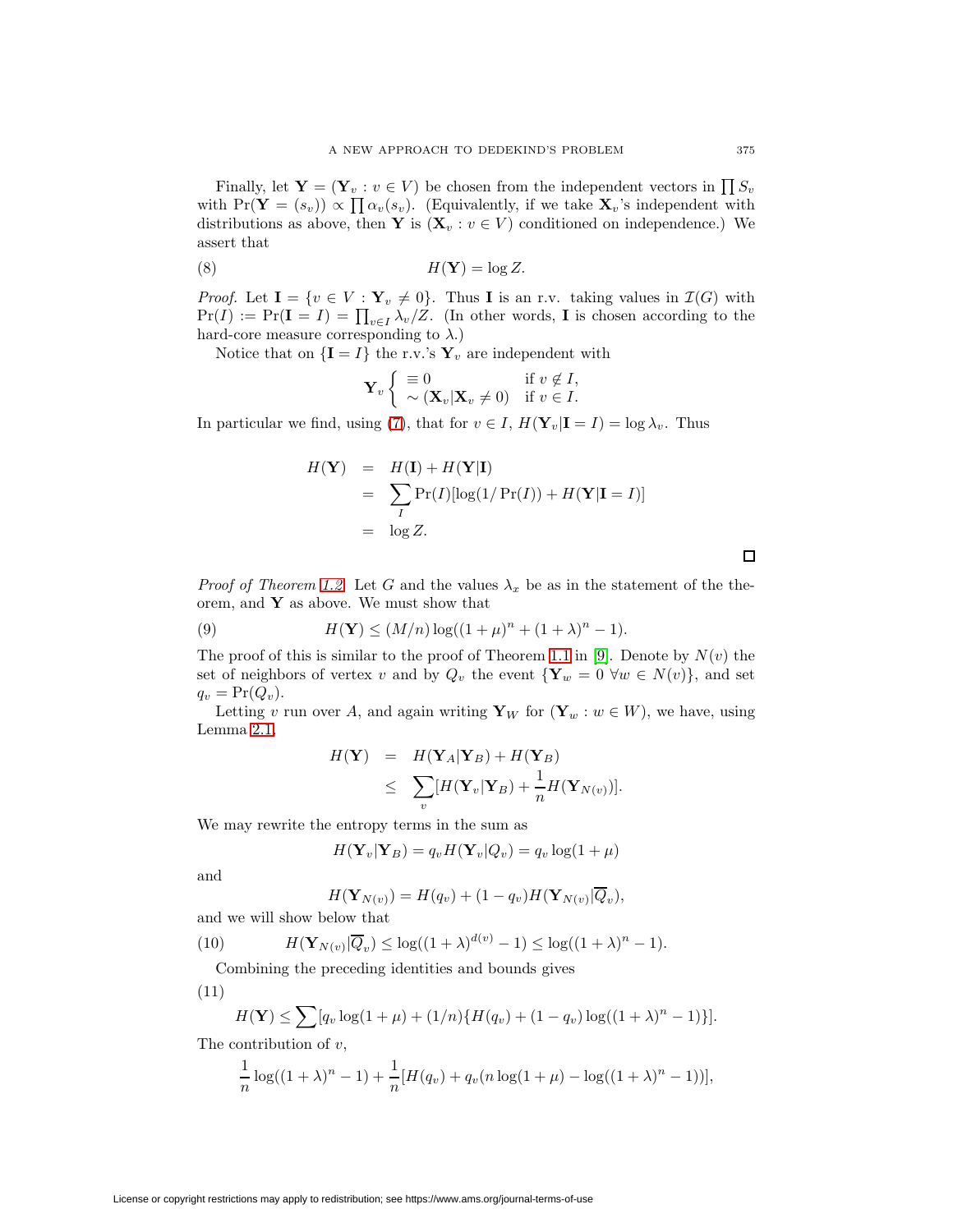<span id="page-5-1"></span>is maximized at

(12) 
$$
q_v = \frac{2^T}{2^T + 1} = \frac{(1 + \mu)^n}{(1 + \mu)^n + (1 + \lambda)^n - 1},
$$

where  $T = n \log(1 + \mu) - \log((1 + \lambda)^n - 1)$ , and inserting this value of  $q_v$  in [\(11\)](#page-4-0) gives [\(9\)](#page-4-1). (The final calculation can be avoided by observing that when G is  $K_{n,n}$ , [\(11\)](#page-4-0) gives away nothing and [\(12\)](#page-5-1) gives the actual value of  $q_v$  for every v.)

To complete the proof of the theorem, we need to verify (the first inequality in) [\(10\)](#page-4-2). Let **T** = **I** ∩  $N(v)$  and observe that

$$
H(\mathbf{Y}_{N(v)}|\mathbf{T}=T)=|T|\log\lambda.
$$

Thus, setting  $p_T = \Pr(\mathbf{T} = T | \overline{Q}_n)$ , we have

$$
H(\mathbf{Y}_{N(v)}|\overline{Q}_v) = \sum_T p_T(\log(1/p_T) + |T| \log \lambda).
$$

That this is at most  $\log((1+\lambda)^{d(v)}-1)$  is an instance of the following more general inequality, which is itself just an example of the nonnegativity of informationtheoretical divergence.  $\Box$ 

<span id="page-5-2"></span>**Proposition 3.1.** For any  $\lambda \geq 0$ ,  $S \subseteq 2^B$  (B any set), and probability distribution p on S,

(13) 
$$
\sum_{S \in \mathcal{S}} p_S(\log(1/p_S) + |S| \log \lambda) \le \log \sum_{S \in \mathcal{S}} \lambda^{|S|}.
$$

*Proof.* Set  $W = \sum_{S \in \mathcal{S}} \lambda^{|S|}$  and  $q_S = \lambda^{|S|}/W$ . Then the left-hand side of [\(13\)](#page-5-2) may be rewritten as

$$
\sum_{S \in \mathcal{S}} p_S \log \frac{q_S}{p_S} + \log W \le \log W.
$$

.

## 4. Proof of Theorem [1.5](#page-2-0)

<span id="page-5-0"></span>We proceed by induction on k. As noted earlier, the case  $k = 2$  is Theorem [1.2,](#page-1-0) so we assume  $k \geq 3$ .

Set  $\mathcal{A}(P) = \mathcal{A}$  and for  $I \in \mathcal{A}$  set  $w(I) = \prod_{x \in I} \lambda_x$ . (So we should bound  $\sum_{I \in \mathcal{A}} w(I).$ 

For  $X \subseteq P_k$  let  $M(X) = |\{y \in P_{k-1} : y \notin x \forall x \in X\}|$ . Then the poset  $P_X := \{z \in P_1 \cup \cdots \cup P_{k-1} : z \nless x \,\forall x \in X\}$  (with the order inherited from P) satisfies the hypotheses of Theorem [1.5](#page-2-0) with k replaced by  $k-1$  and M by  $M(X)$ (and weights  $\lambda_1, \ldots, \lambda_{k-1}$ ). So by induction,

<span id="page-5-3"></span>
$$
(14)
$$

$$
\sum \{w(I) : I \in \mathcal{A}, \ I \cap P_k = X\} \le \lambda_k^{|X|} \left[\sum_{i=1}^{k-1} (1 + \lambda_i)^n - (k-2)\right]^{M(X)/n}
$$

Set  $\lambda = \left[\sum_{i=1}^{k-1} (1 + \lambda_i)^n - (k-2)\right]^{1/n} - 1 \geq 1$ . Then summing [\(14\)](#page-5-3) over X we have

<span id="page-5-4"></span>(15) 
$$
\sum_{I \in \mathcal{A}} w(I) \leq \sum_{X \subseteq P_k} \lambda_k^{|X|} (1+\lambda)^{M(X)}.
$$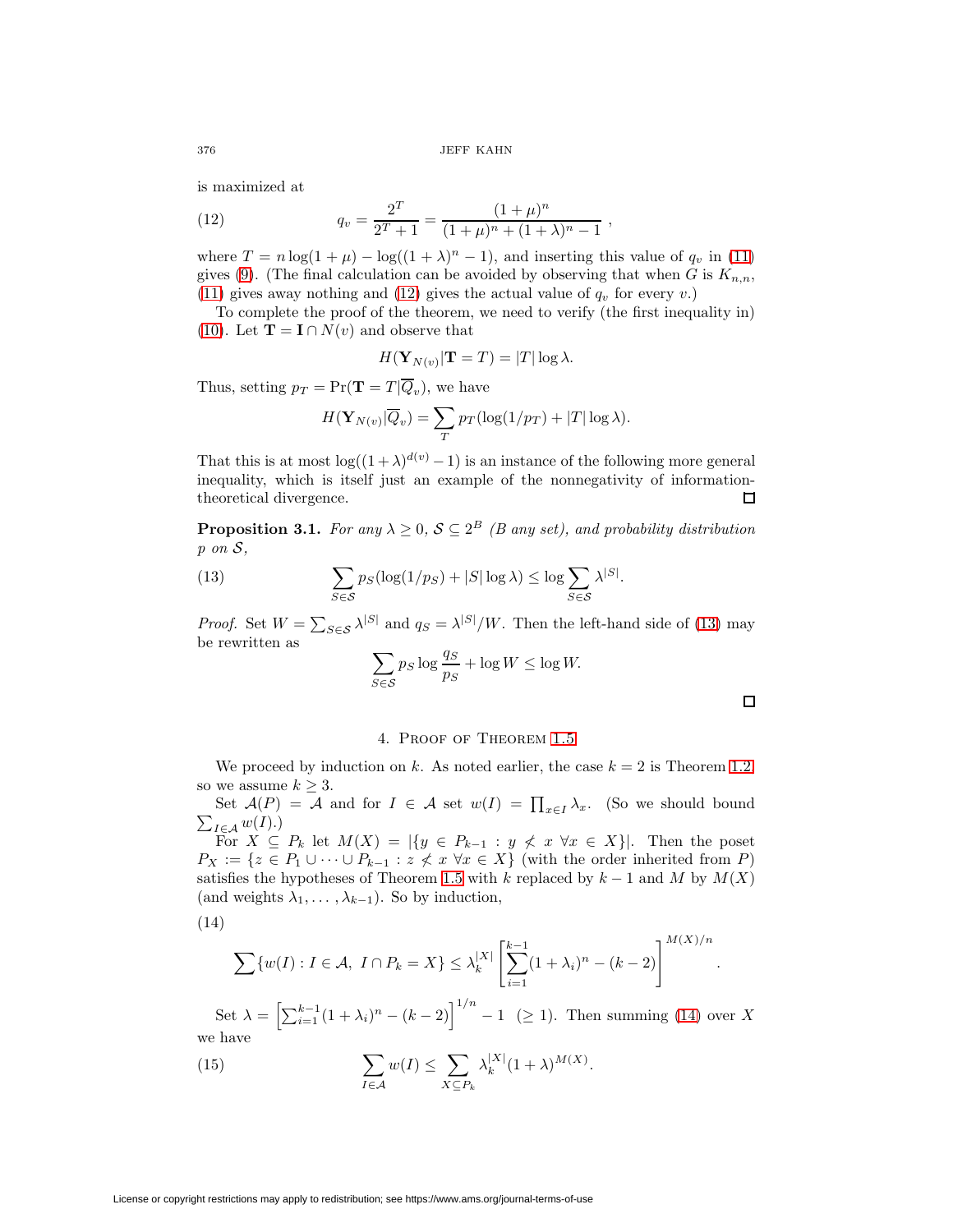So setting  $A = P_k$ ,  $B = P_{k-1}$ ,  $E(G) = \{\{x, y\} : x \in A, y \in B, x > y\}$ , and  $\mu = \lambda_k$ (and  $\lambda = \lambda$ ), and applying Theorem [1.2,](#page-1-0) we find that the right-hand side of [\(15\)](#page-5-4) is

$$
\sum_{I \in \mathcal{I}(G)} \mu^{|I \cap A|} \lambda^{|I \cap B|} \leq [(1 + \mu)^n + (1 + \lambda)^n - 1]^{M/n}
$$

$$
= [\sum_{i=1}^k (1 + \lambda_i)^n - (k - 1)]^{M/n}. \quad \Box
$$

5. Proof of Corollary [1.4](#page-2-1)

<span id="page-6-8"></span>Say that a poset  $Q$  is a *relaxation* of the poset  $P$  if  $P$  and  $Q$  have the same ground set and  $y \leq x$  in Q implies  $y \leq x$  in P. This clearly implies  $a(Q) \geq a(P)$ , so Theorem [1.3](#page-2-2) contains Corollary [1.4](#page-2-1) via the following easy observation.

**Proposition 5.1.** For each m there is a poset  $P^m$  graded by  $\{0, 1, \ldots, m\}$ , sat-isfying the hypotheses of Theorem [1.3](#page-2-2) with  $M = \begin{pmatrix} m \\ \lfloor m/2 \rfloor \end{pmatrix}$  and  $n = \lceil m/2 \rceil$ , and containing some relaxation of  $\mathcal{B}_m$  as a subposet.

*Proof.* For a poset P let  $D(P)$  be the directed graph whose arcs are the cover relations of P  $(y \to x \text{ in } D(P)$  iff  $y \leq x \text{ in } P$ ). Of course  $D(P)$  determines P and vice versa. The desired  $P<sup>m</sup>$  is obtained from  $\mathcal{B}_m$  via the following three steps:

Step 1. Delete arcs from  $D(\mathcal{B}_m)$  until all in-degrees are at most  $\lceil m/2 \rceil$ . (That is, for each x at level  $i > \lceil m/2 \rceil$  we delete  $i - \lceil m/2 \rceil$  arcs entering x.)

Step 2. For  $i > \lceil m/2 \rceil$  add  $\binom{m}{\lceil m/2 \rceil} - \binom{m}{i}$  new elements to level i.

Step 3. For  $i \geq \lceil m/2 \rceil$  add arcs between levels i and  $i + 1$  so that all degrees between these two levels are  $\lceil m/2 \rceil$ . (It is easy to see that this only requires that the number of new elements at level  $i+1$  be at least  $\lceil m/2 \rceil$ .) Π

### Added in proof

N. Pippenger (Entropy and enumeration of Boolean functions, IEEE Trans. Info. Th. **45** (1999), 2096–2100) uses an approach akin to that of [\[11\]](#page-7-0), but based on entropy, to prove the slightly weaker  $\log \psi(m) < (1 + O(\log^{3/2} m/m^{1/4})) {m \choose \lfloor m/2 \rfloor}.$ 

## **REFERENCES**

- <span id="page-6-7"></span><span id="page-6-6"></span>[1] N. Alon, Independent sets in regular graphs and sum-free subsets of finite groups, Israel J. Math. **73** (1991), 247-256. MR **92k:**[11024](http://www.ams.org/mathscinet-getitem?mr=92k:11024)
- [2] B. Bollob´as, Modern Graph Theory, Springer, New York, 1998. MR **99h:**[05001](http://www.ams.org/mathscinet-getitem?mr=99h:05001)
- <span id="page-6-10"></span>[3] F.R.K. Chung, P. Frankl, R. Graham and J.B. Shearer, Some intersection theorems for ordered sets and graphs, J. Combinatorial Th. Ser. A. **43** (1986), 23-37. MR **87k:**[05002](http://www.ams.org/mathscinet-getitem?mr=87k:05002)
- <span id="page-6-1"></span>[4] R. Church, Numerical analysis of certain free distributive structures, Duke Math. J. **6** (1940), 732-734.
- <span id="page-6-9"></span>[5] I. Csiszár and J. Körner, *Information theory. Coding theorems for discrete memoryless sys*tems. Akad´emiai Kiad´o, Budapest, 1981. MR **98k:**[94003;](http://www.ams.org/mathscinet-getitem?mr=98k:94003) MR **84e:**[94007](http://www.ams.org/mathscinet-getitem?mr=84e:94007)
- <span id="page-6-0"></span>[6] R. Dedekind, Ueber Zerlegungen von Zahlen durch ihre grössten gemeinsamen Teiler, Festschrift Hoch. Braunschweig u. ges. Werke, II (1897), 103-148.
- <span id="page-6-2"></span>[7] E.N. Gilbert, Lattice theoretic properties of frontal switching functions, J. Math. Phys. **33** (1954), 57-67. MR **15:**[1009e](http://www.ams.org/mathscinet-getitem?mr=15:1009e)
- <span id="page-6-3"></span>[8] G. Hansel, Sur le nombre des fonctions booléennes monotones de n variables, C.R. Acad. Sci. Paris **262** (1966), 1088-1090. MR **36:**[7439](http://www.ams.org/mathscinet-getitem?mr=36:7439)
- <span id="page-6-5"></span>[9] J. Kahn, An entropy approach to the hard-core model on bipartite graphs, Combinatorics, Probability & Computing, to appear.
- <span id="page-6-4"></span>[10] J. Kahn and A. Lawrenz, Generalized rank functions and an entropy argument, J. Combinatorial Th. Ser. A. **87** (1999), 398-403. MR **[2000f:](http://www.ams.org/mathscinet-getitem?mr=2000f:05009)**05009